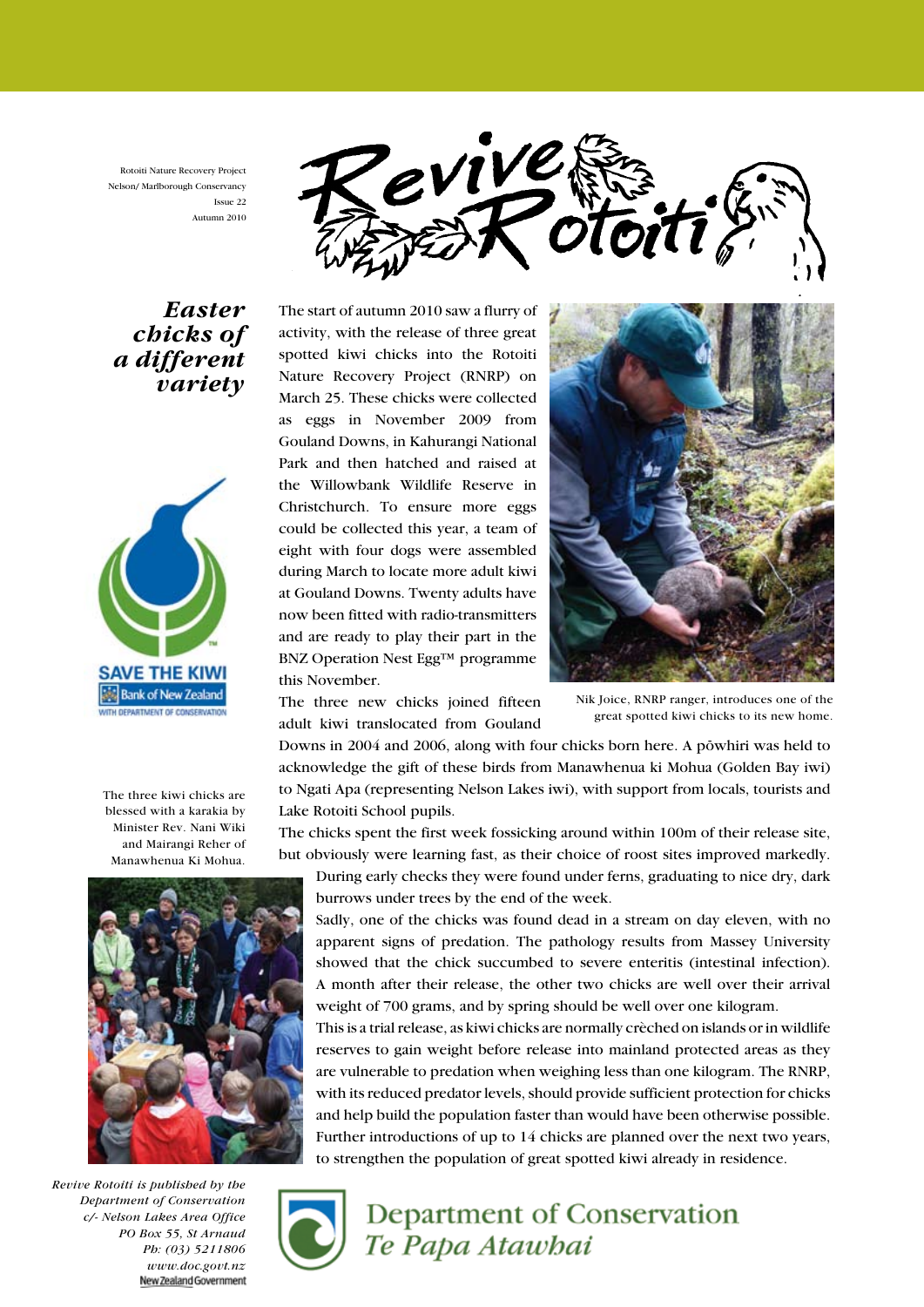#### Cats and kiwi

Prior to the kiwi chick release in March, targeted feral cat control was carried out, as adult cats are known predators of kiwi chicks and juveniles. This trapping was focussed around the Bellbird Walk and Loop Track, using live capture traps checked daily. Two cats were caught in the vicinity of the Kerr Bay Carpark and Bellbird Walk using these cage traps baited with raw fish. A group of cats were removed near the Lakehead Hut after fresh scats were found there. Additional traps were also deployed in late March in response to the discovery of cat scats at the junction of the Loop and St Arnaud Range tracks, however, no cats were captured there.



### Rats and bats

Rat numbers climbed to high levels in the RNRP this summer, with 45% of tracking tunnels recording rat presence in February. This is likely to have an adverse impact on

Ruth Garland, RNRP ranger, attaches an additional metal baffle to the base of a Philproof bait station.

bird numbers. The Diphacinone rat toxin trial, which has been postponed for two seasons, is due to commence later this year. This toxin trial will be initiated around August as birds are most vulnerable to rats when the females are nesting. The tracking tunnel percentages for spring 2010 should measure the effectiveness of this control technique.

In preparation for the toxin trial, all 600 Philproof bait stations have now been upgraded with an additional baffle to exclude non-target species such as kea. Bat monitoring commenced in late March 2010, with seven bat detectors installed within the RNRP to record any long-tailed or short-tailed bat activity. The detectors work by recording the calling frequencies that the two species use to fly around at night.

A bat detector recently recorded a long-tailed bat in the St Arnaud village in Ward Street. As long-tailed bats can fly for several kilometres while out foraging it is thought this one may have come from Big Bush or from the RNRP core area. Long-tailed bats feed while airborne, and are therefore not considered at risk from toxin operations,



Without rat control, native birds such as this fantail are at risk while nesting. Photo: David Mudge.

as opposed to shorttailed bats which are ground feeders. In the South Island, shorttailed bats are found on Codfish Island and in the northwest Nelson and Fiordland areas. As these bats are particularly susceptible to toxins, their likely absence needs to be confirmed. The final results from these detectors will be analysed prior to the toxin trial going ahead in spring.

The Rotoiti Nature Recovery Project is one of DOC's six 'mainland island' ecological restoration projects where science research and learning is the main focus. The Rotoiti Nature Recovery Project covers 5000 hectares of honeydew beech forest on the shores of Lake Rotoiti in the Nelson Lakes National Park. The project's goals are to:

• restore native biodiversity at Rotoiti.

• increase our knowledge of how to restore biodiversity nationally.

•increase public support for ecological restoration. The project is assisted by Friends of Rotoiti volunteers who carry out pest control adjoining the project area.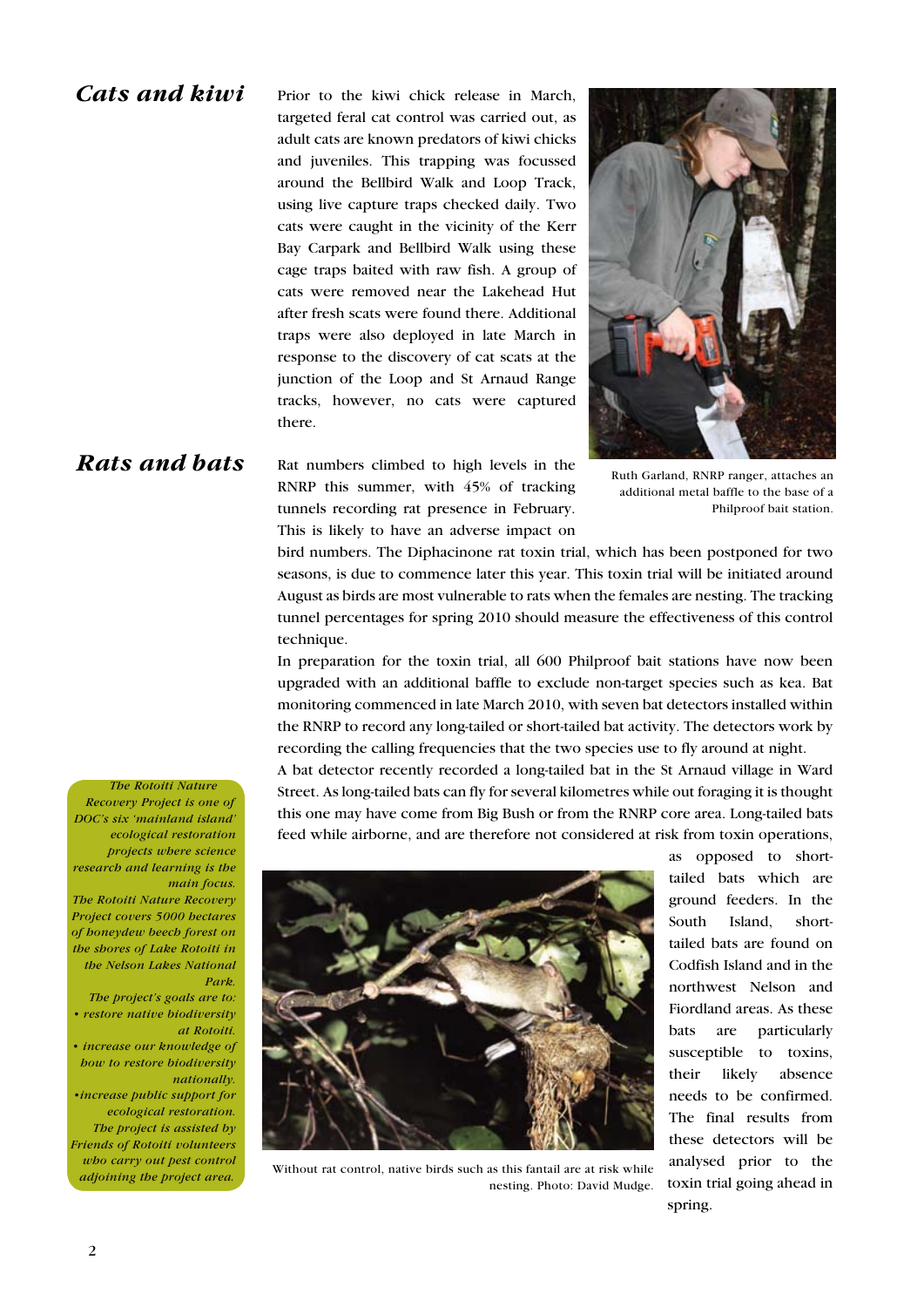## Possum control

In response to the WaxTag® monitoring programme conducted in June 2009, new strategies have been employed to control possum numbers in and around the RNRP during the past six months. The monitoring programme showed an increase in the possum population from 2.5% in 2006 to 4.6% in 2009. During October 2009, an additional 60 traps were deployed at the southern end of the RNRP and within the original 825 hectare 'core' area. The traps were placed where the WaxTags® recorded the greatest interference.

Possum control within the RNRP has been conducted since 2004 using five lines of Warrior kill traps or BMI traps. The new 2009 possum trap lines are utilising Sentinel kill traps. These improved traps feature a 'rat resistant' bait clip, and are both easier to set and less expensive than the Warrior traps.

A variety of lures and baits have been used over the years. Most recently the bulk of the traps have been baited with cereal baits with aniseed paste used as a lure on the tree beneath the trap. Two lines are baited with sections of wood dowel soaked in aniseed or cinnamon oil. Previously, wood was favoured over cereal as it is less vulnerable to rat interference.



RNRP Possum line locations: Five lines set up in 2004 MOR : southern midline (12 warriors) GBP : southern boundary of core (10 warriors) SBP : northern boundary of core (10 warriors) BBP : north western boundary (58 BMI's) GVP : far north western boundary (18 warriors)

Two additional lines set up in October 2009 LHP : southern boundary (15 Sentinels) LCP : western boundary of core (45 Sentinels)

These changes can be seen in the graph above, with 41 possums caught along the new Lakehead line (LHP), and 11 within the lower core (LCP). This new line is set up as a 'rolling front' whereby three lines of 15 Sentinel traps are moved forward through the lower core, and is proving to be very successful.

# Shifty stoats

A typical spike in stoat captures was recorded this summer, with an average peak occurring in January with 57 stoats. This annual fluctuation in stoat numbers, with peaks moving between December and February is most likely caused by variations in food availability. Last year's very low stoat captures is thought to be due to suppression from the unusually high snow fall during August 2008.